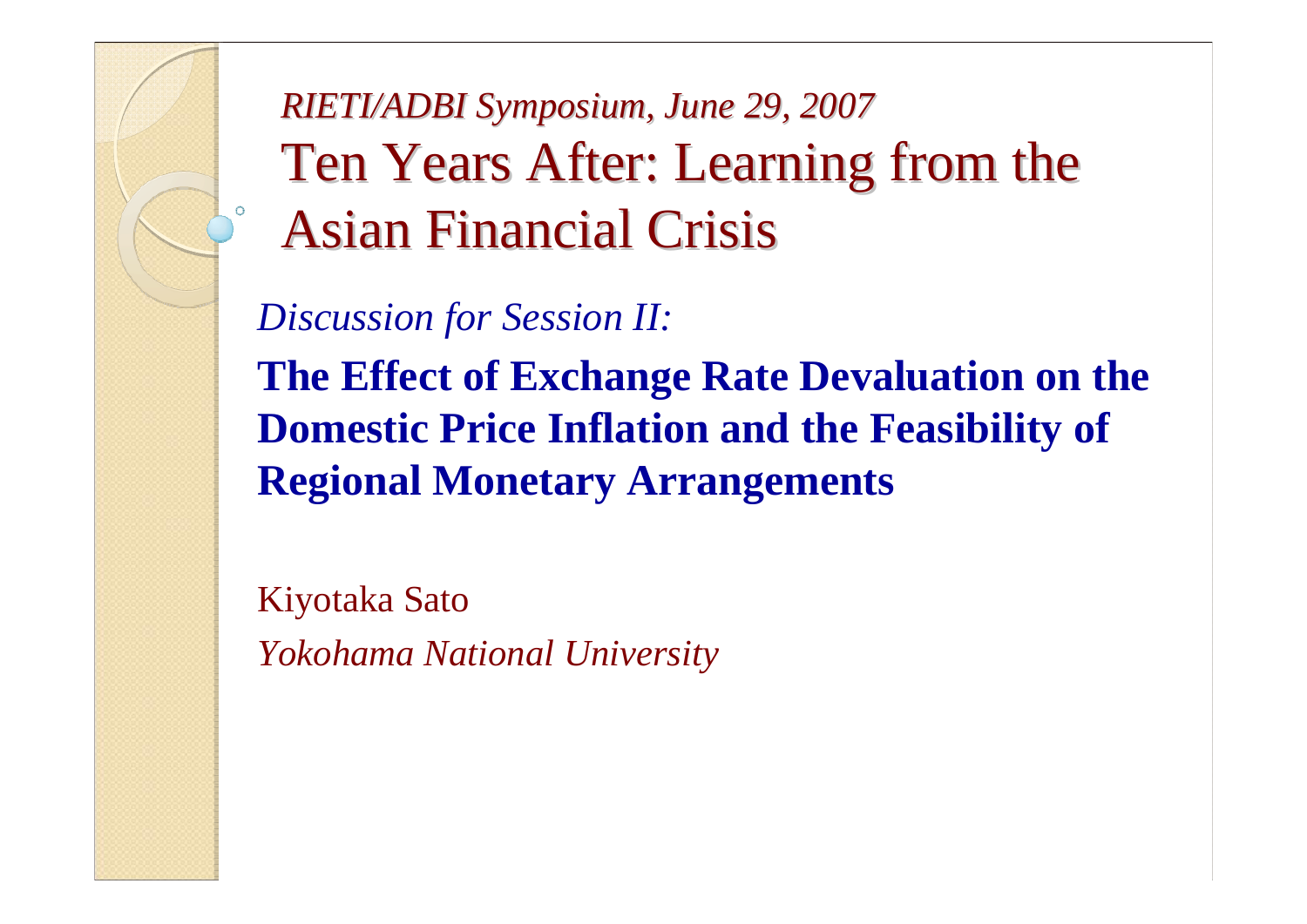## **Exchange Rate Movements in the Crisis Period Crisis Period**

- How different the fluctuation of the exchange rate in nominal and real terms?
- How different across countries?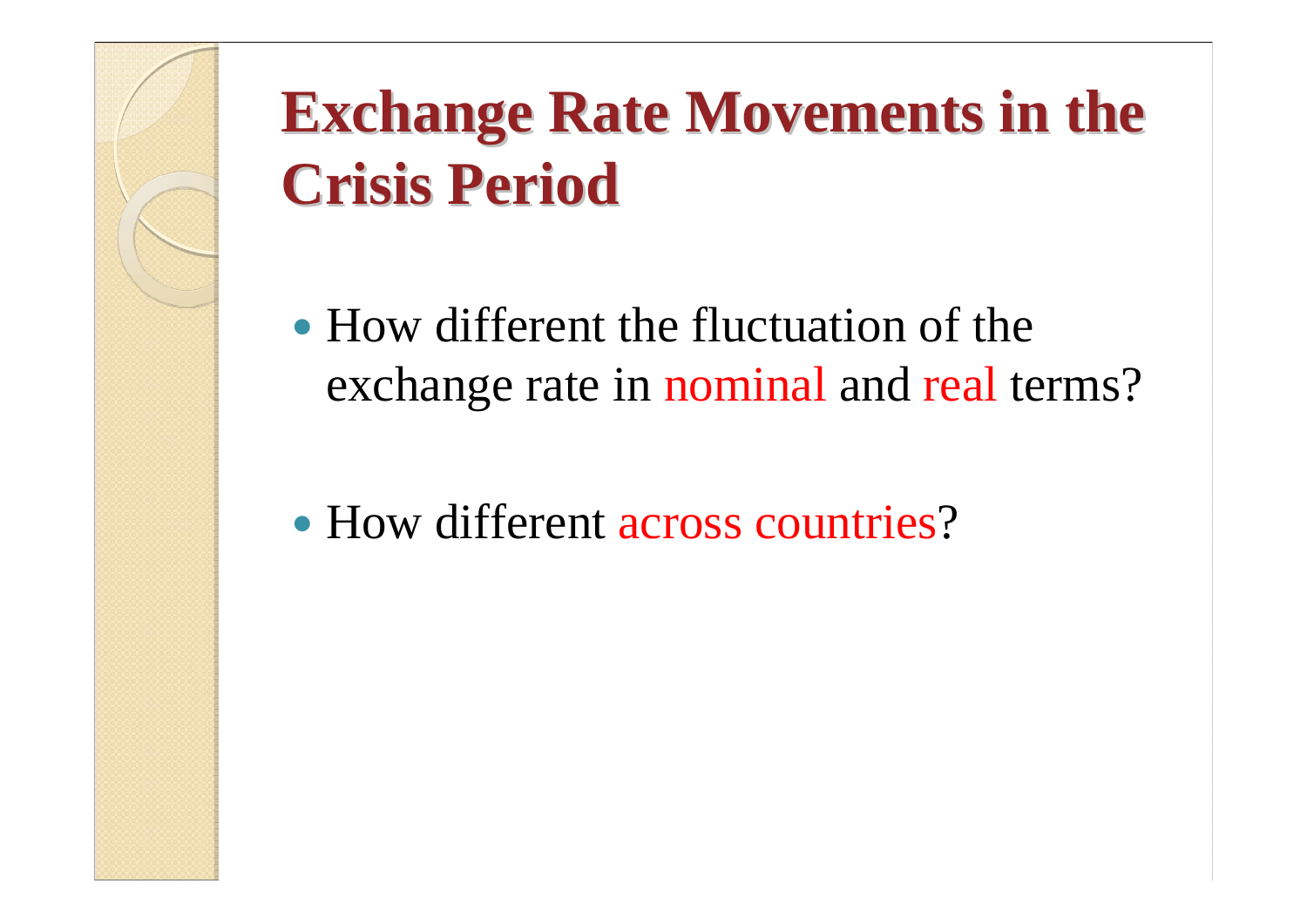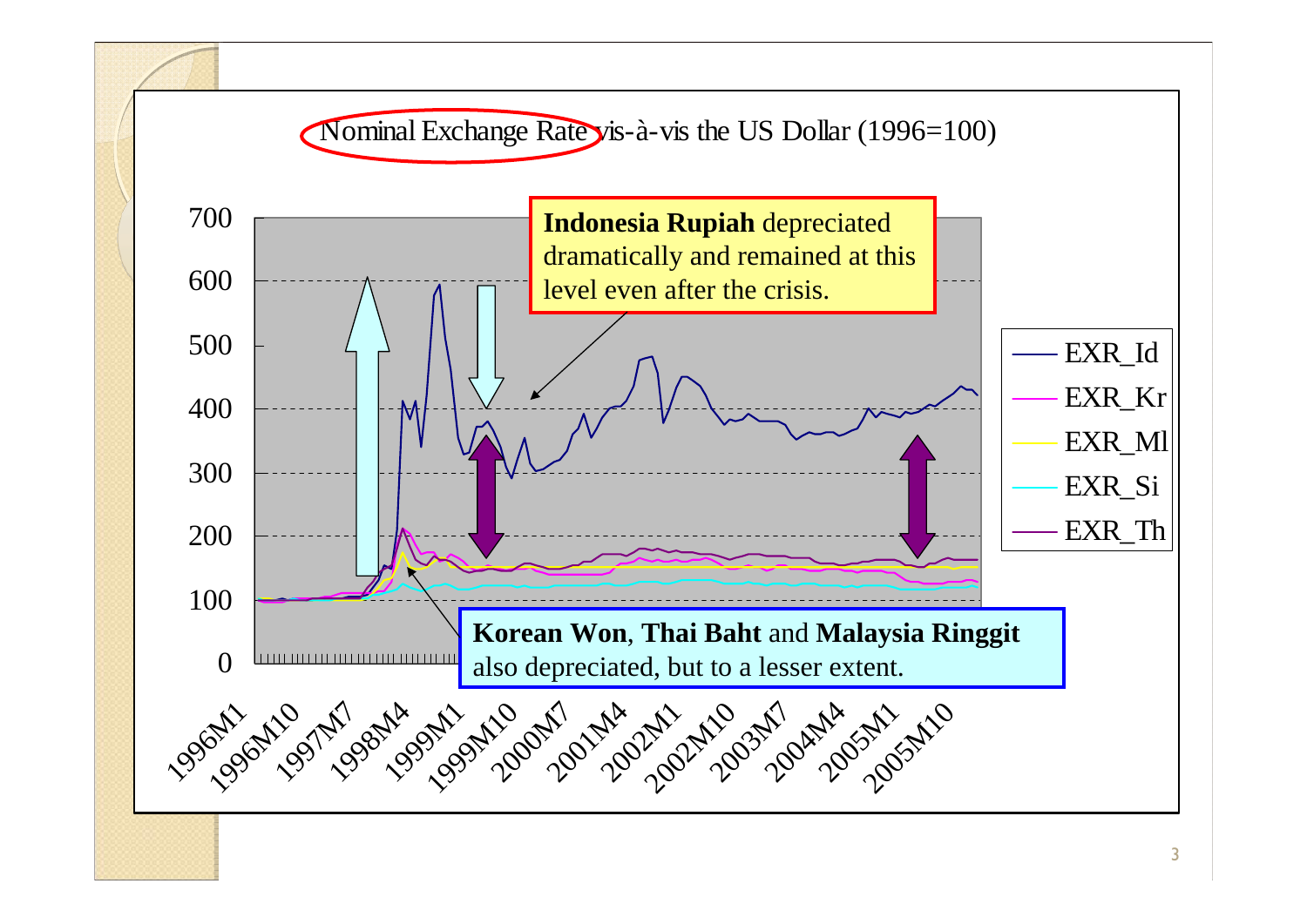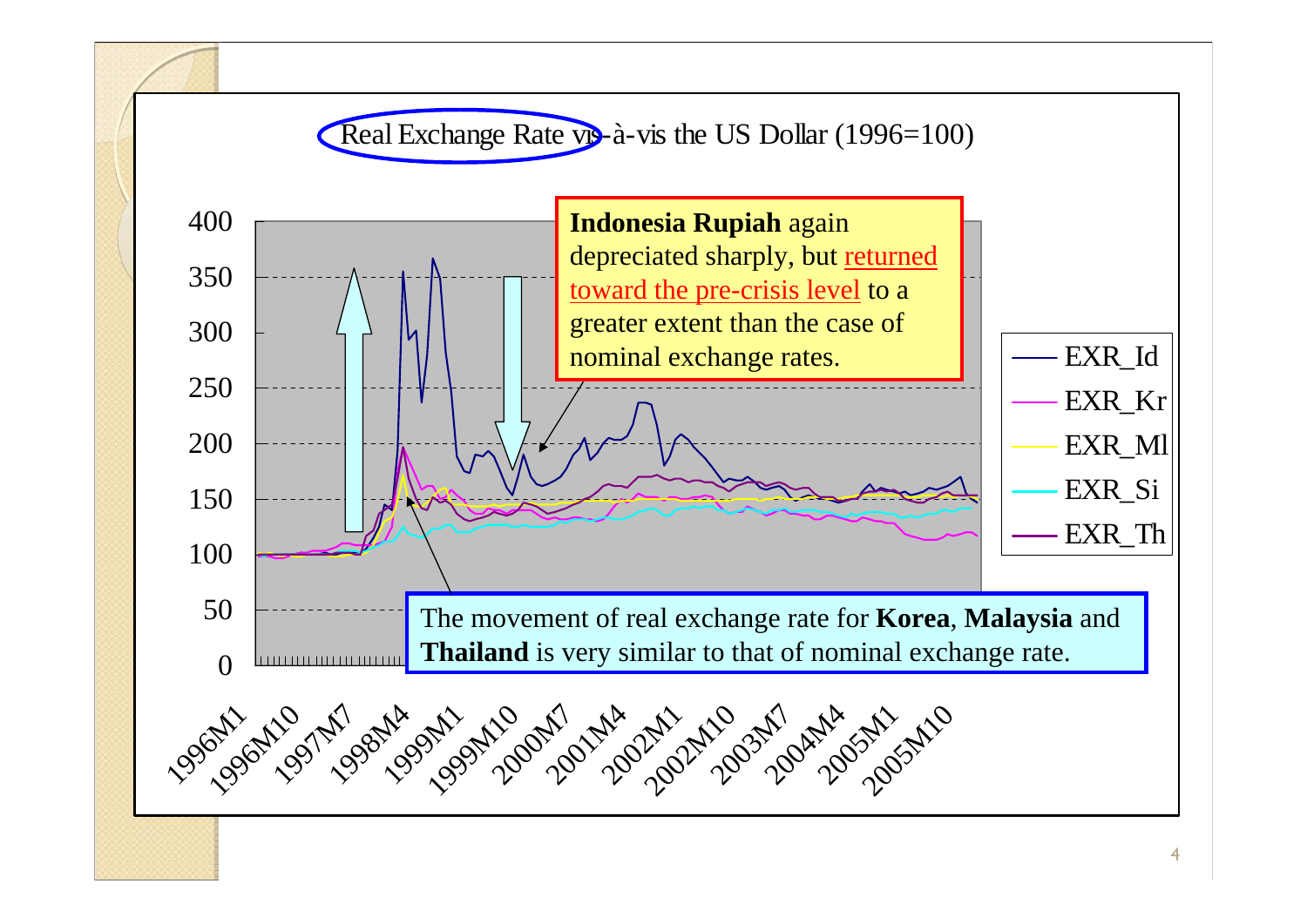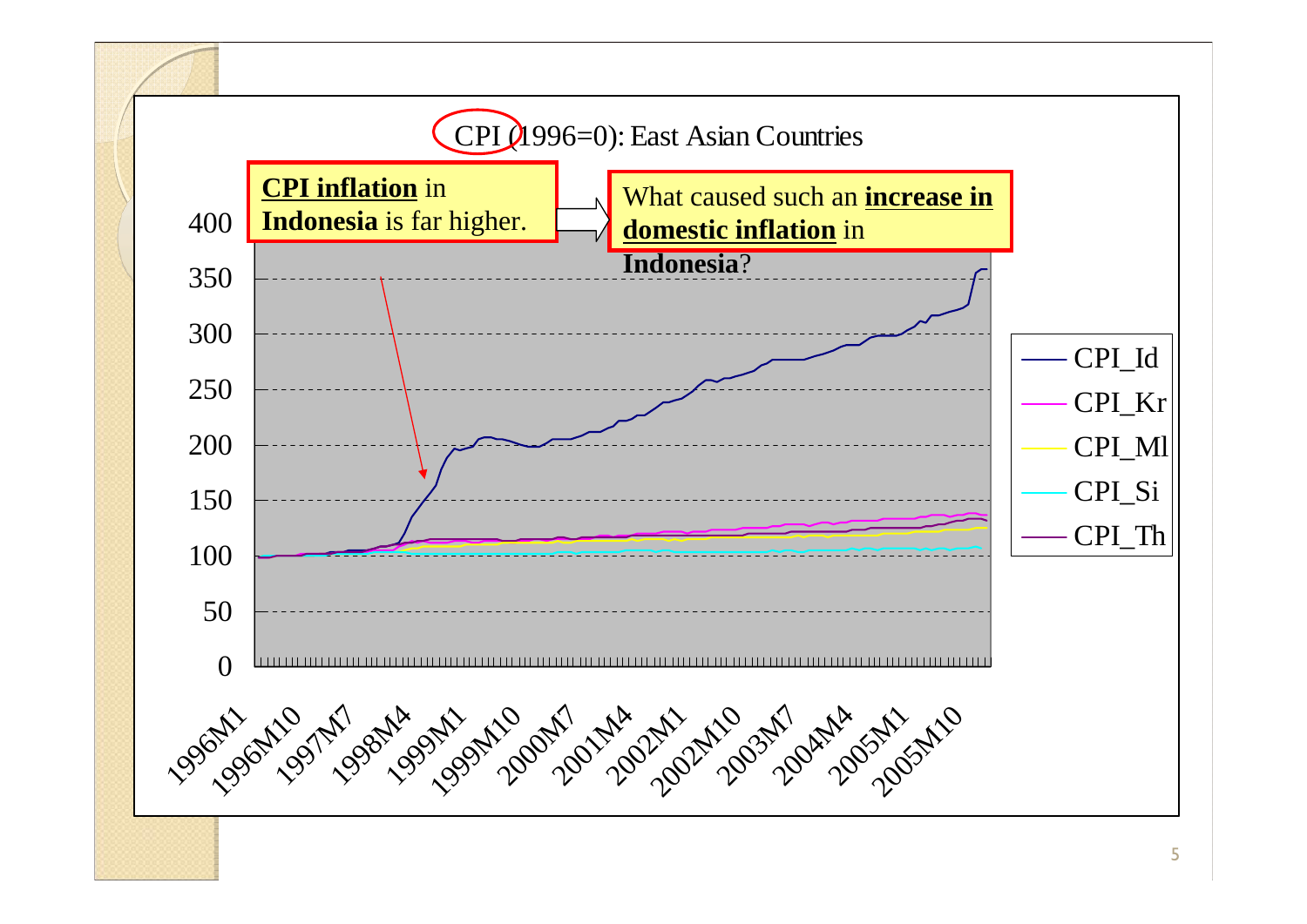## **Why domestic price increased so high in Indonesia? high in Indonesia?**

Currency devaluation Increase in domestic price Significant impact on the post-crisis recovery process.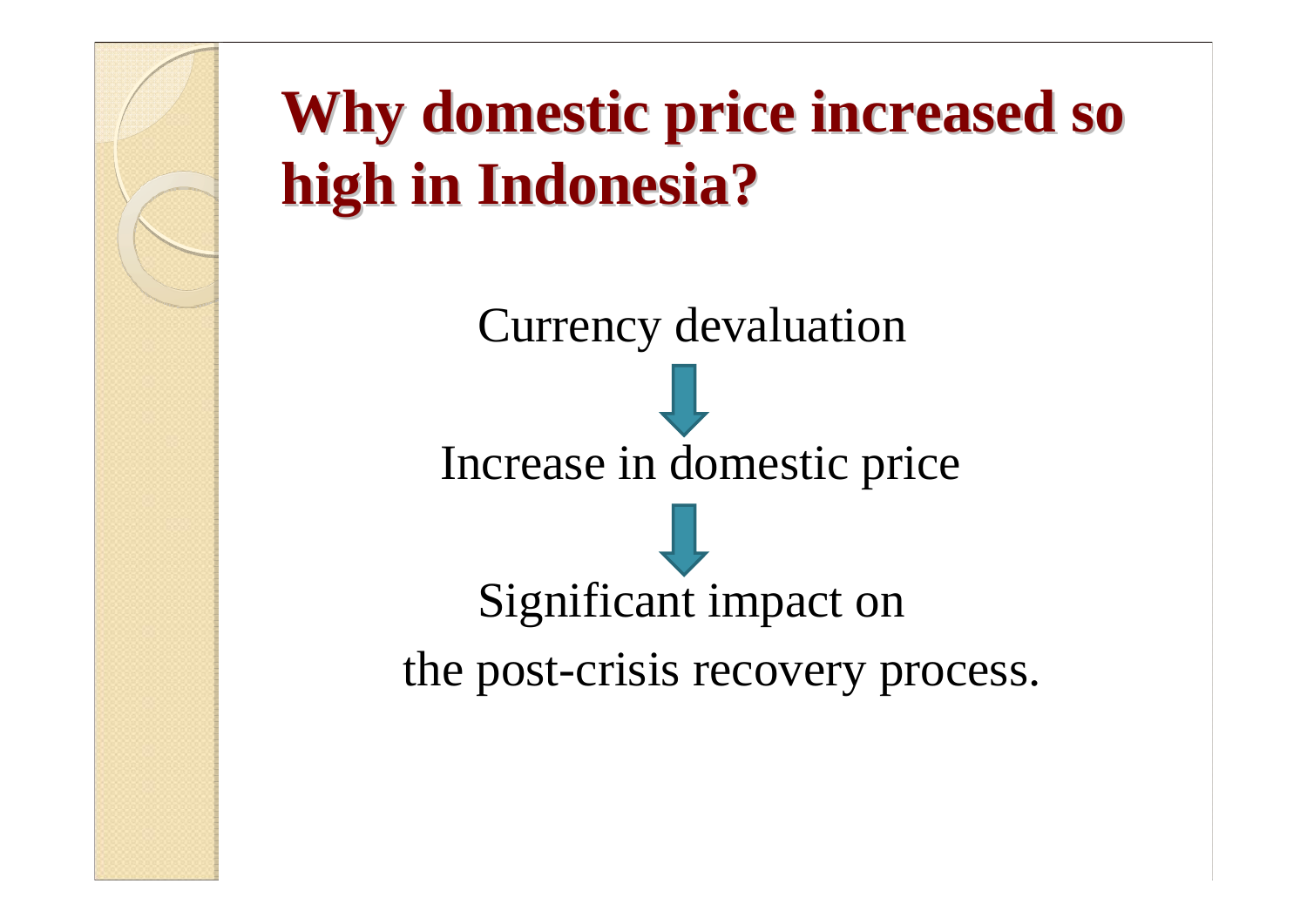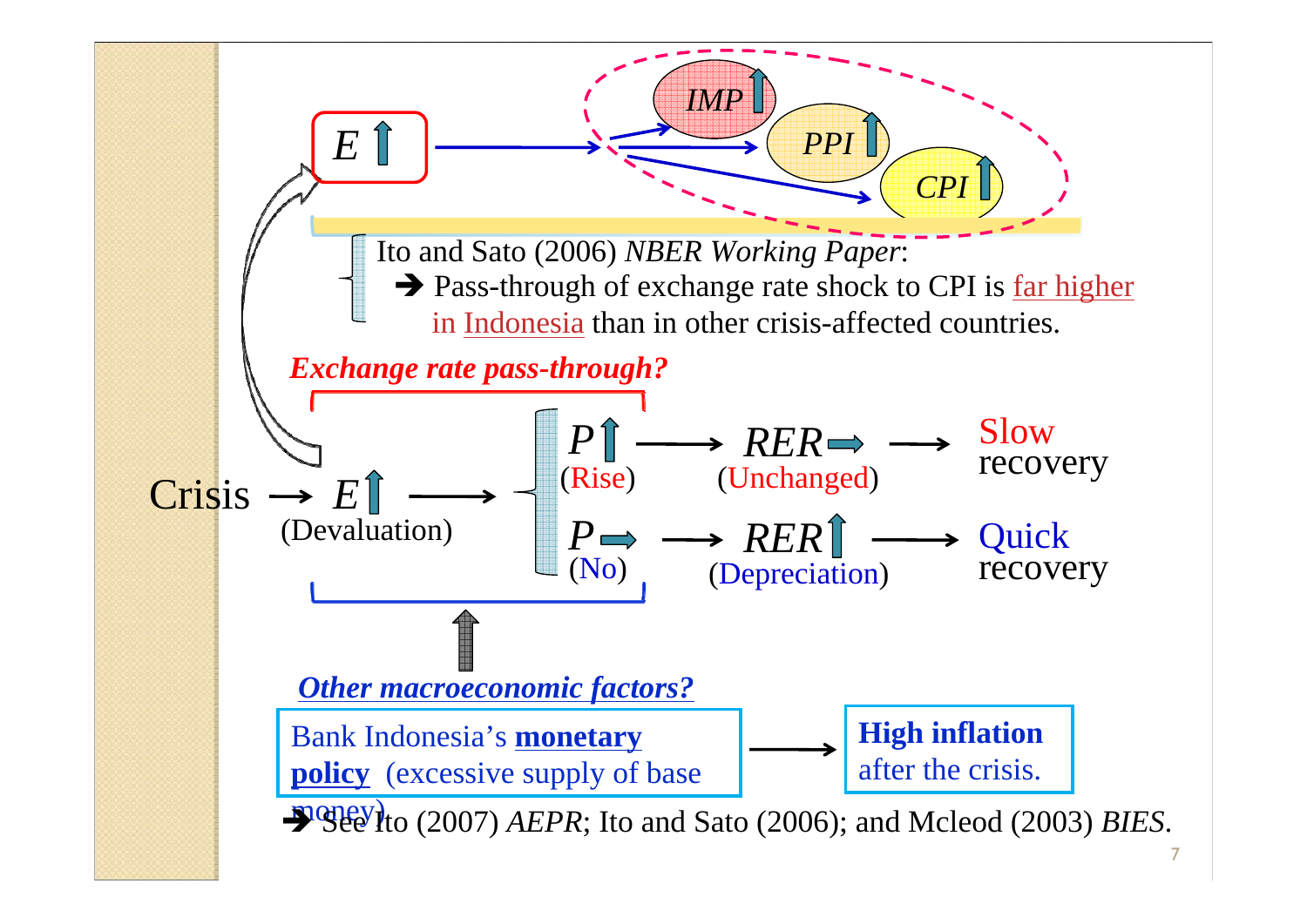# **Lessons from the Crisis Lessons from the Crisis**

- Appropriate monetary policy is important.
	- Indonesia expanded the supply of base money excessively.
		- $\rightarrow$  This likely caused a very high inflation in Indonesia.
- Important to keep the inflation rate lower.
	- Domestic price
		- $\rightarrow$  RER appreciation
		- $\rightarrow$  Lose the export price competitiveness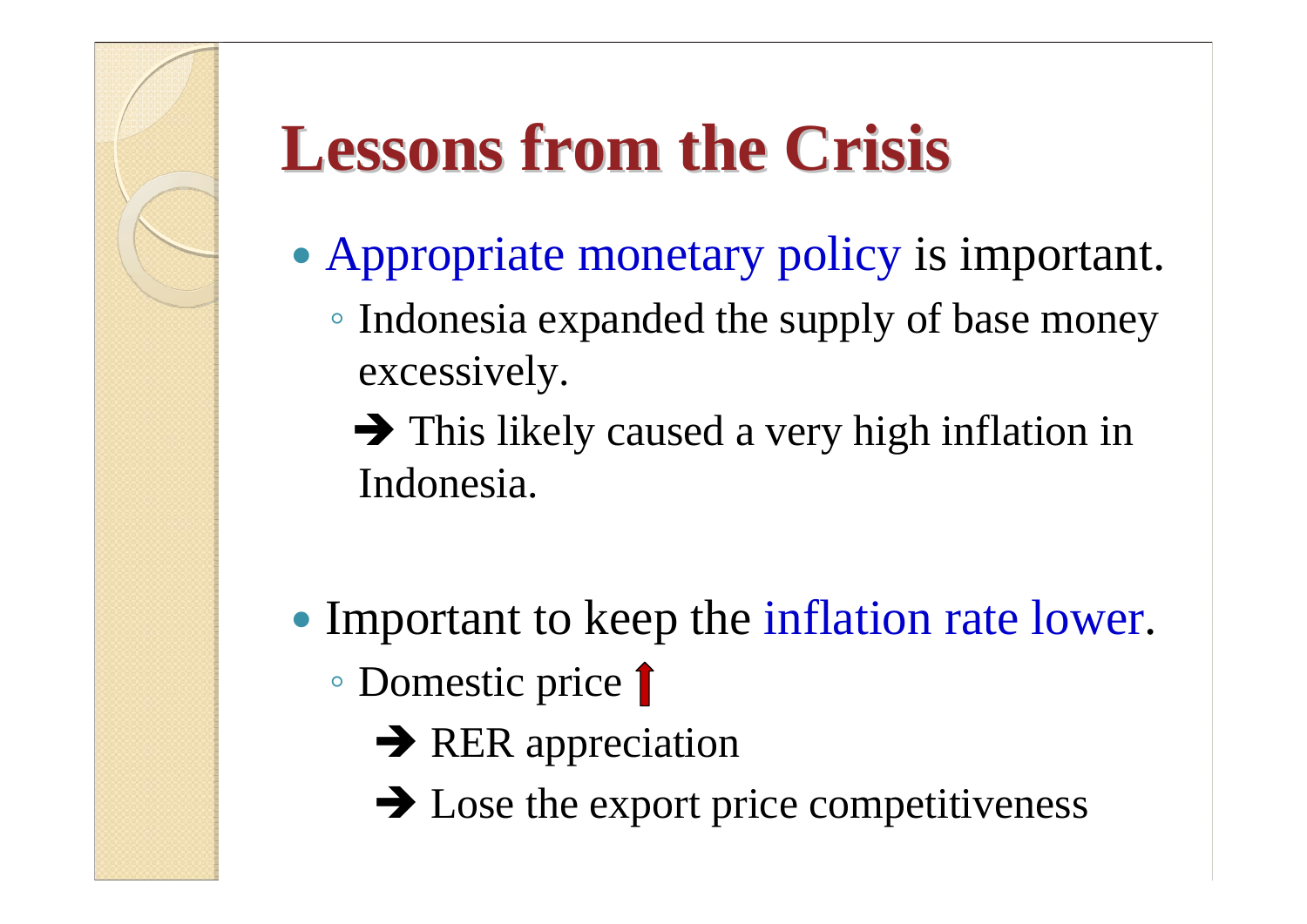### **Regional Monetary Arrangement? Regional Monetary Arrangement?**

- US dollar peg system:
	- Not appropriate for East Asian countries.
- Regional monetary union or regional monetary unit?
	- Promising idea.
	- Î **Question**: Does East Asia now meet the preconditions for a monetary union?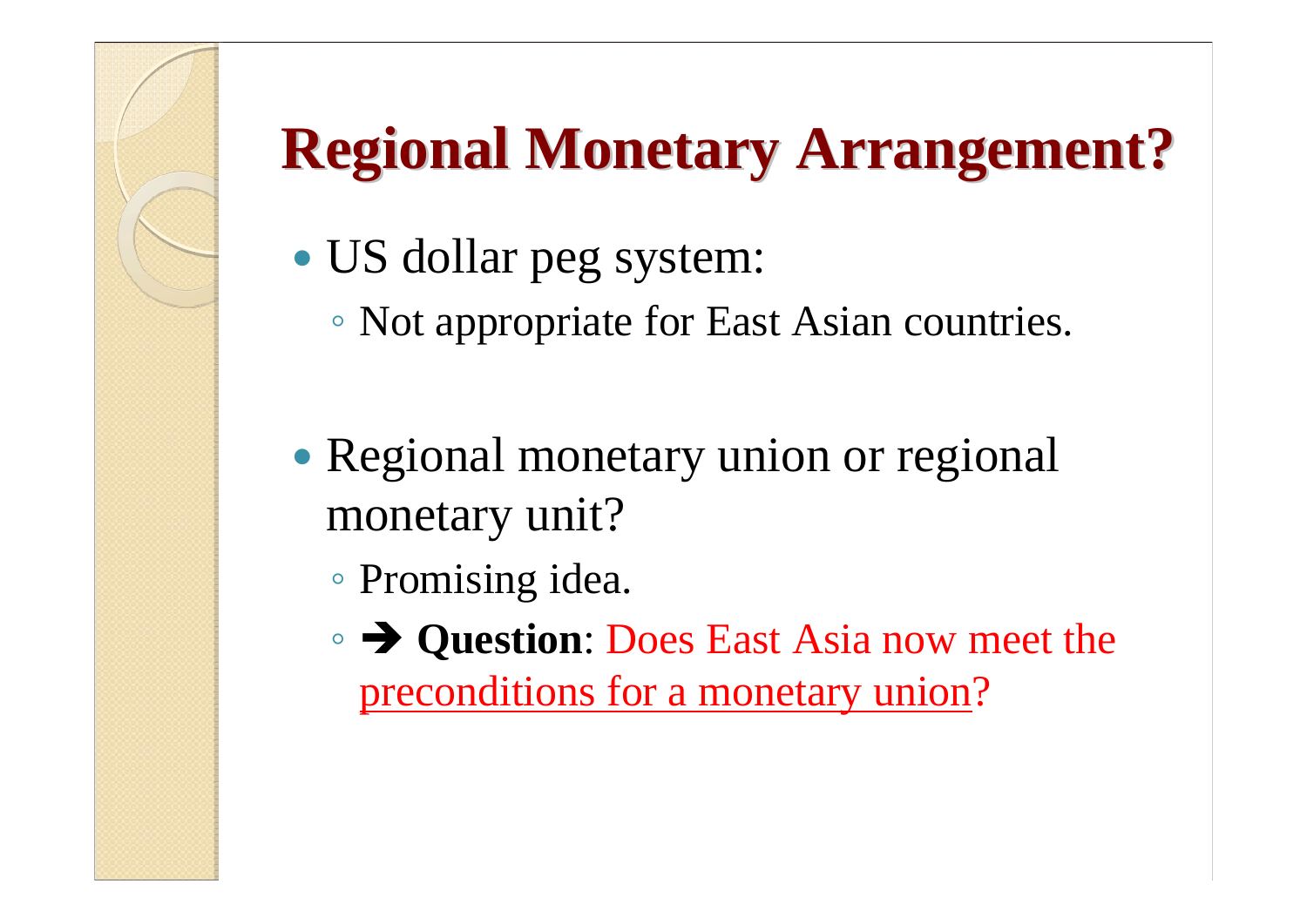# **Analysis of Shock Symmetry Analysis of Shock Symmetry**

- Econometric technique (structural VAR):
	- Identify the fundamental shock to the country.
	- Correlation analysis of shocks.
- If shock is closely correlated among the countries…
	- It would be less costly for regional countries to react to the shock by using the common monetary policy.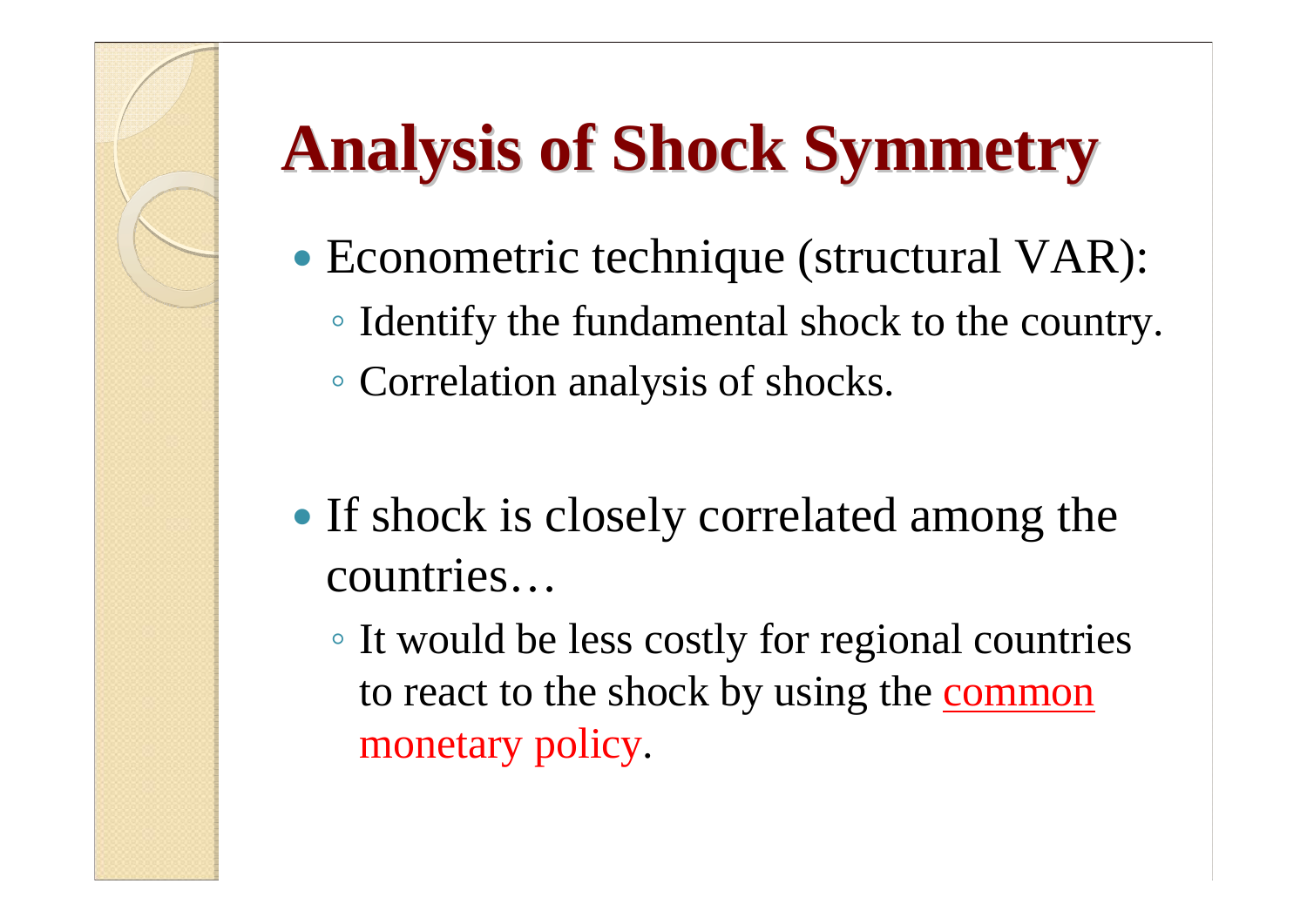

### **Results Results**

### • Correlation Analysis for 3 sub-periods:

- (1) 1981Q1 1988Q4
- (2) 1989Q1 1996Q4
- $\degree$  (3) 1999Q1 2006Q4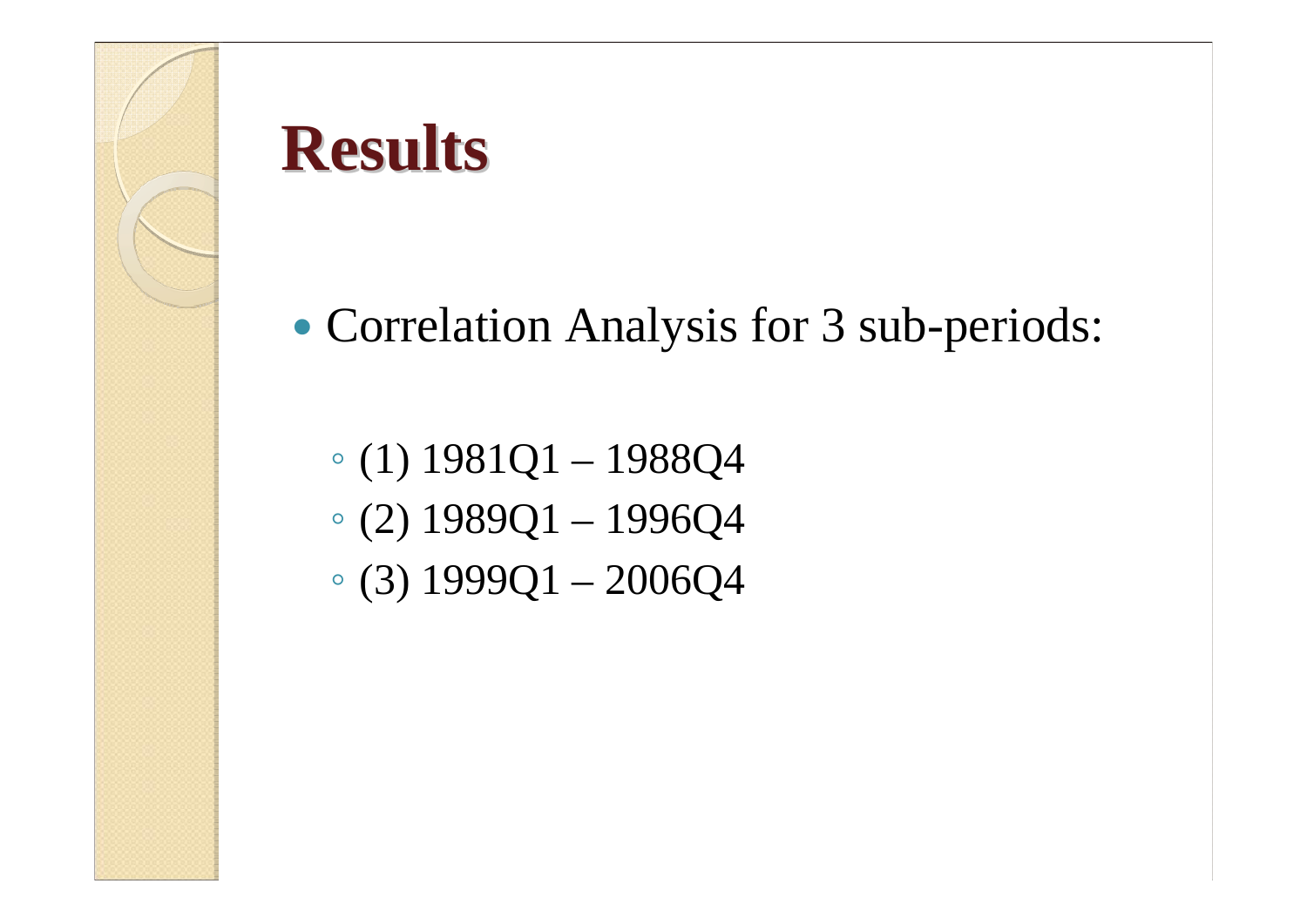# **Supply Shock Correlation: Supply Shock Correlation: 1981Q1 – 1988Q4**

#### **1. Supply Shock Correlation: 1981Q1-1988Q4**

|                      | <b>US</b> | JP      | <b>KR</b> | TW      | <b>HK</b> | SG      | <b>MY</b> | ID      | TH   | <b>PH</b> | <b>CH</b> |
|----------------------|-----------|---------|-----------|---------|-----------|---------|-----------|---------|------|-----------|-----------|
| <b>United States</b> | 1.00      |         |           |         |           |         |           |         |      |           |           |
| Japan                | 0.08      | 1.00    |           |         |           |         |           |         |      |           |           |
| Korea                | 0.00      | $-0.06$ | 1.00      |         |           |         |           |         |      |           |           |
| Taiwan               | $-0.27$   | $-0.14$ | 0.44      | 1.00    |           |         |           |         |      |           |           |
| <b>Hong Kong</b>     | $-0.06$   | 0.15    | 0.28      | 0.32    | 1.00      |         |           |         |      |           |           |
| Singapore            | 0.20      | $-0.13$ | $-0.10$   | 0.15    | 0.51      | 1.00    |           |         |      |           |           |
| Malaysia             | $-0.14$   | $-0.11$ | 0.07      | 0.20    | $-0.01$   | 0.26    | 1.00      |         |      |           |           |
| Indonesia            | 0.26      | $-0.12$ | 0.32      | 0.12    | 0.04      | $-0.09$ | 0.33      | 1.00    |      |           |           |
| Thailand             | $-0.10$   | 0.09    | $-0.03$   | $-0.04$ | $-0.03$   | 0.31    | 0.28      | 0.03    | 1.00 |           |           |
| Philippines          | $-0.02$   | 0.13    | 0.04      | $-0.20$ | $-0.15$   | $-0.27$ | $-0.27$   | $-0.05$ | 0.11 | 1.00      |           |
| China                |           |         |           |         |           |         |           |         |      |           |           |

Note: Bold figures if they are  $0.30$  or over. Blue colored figures if they are  $0.40$  or over.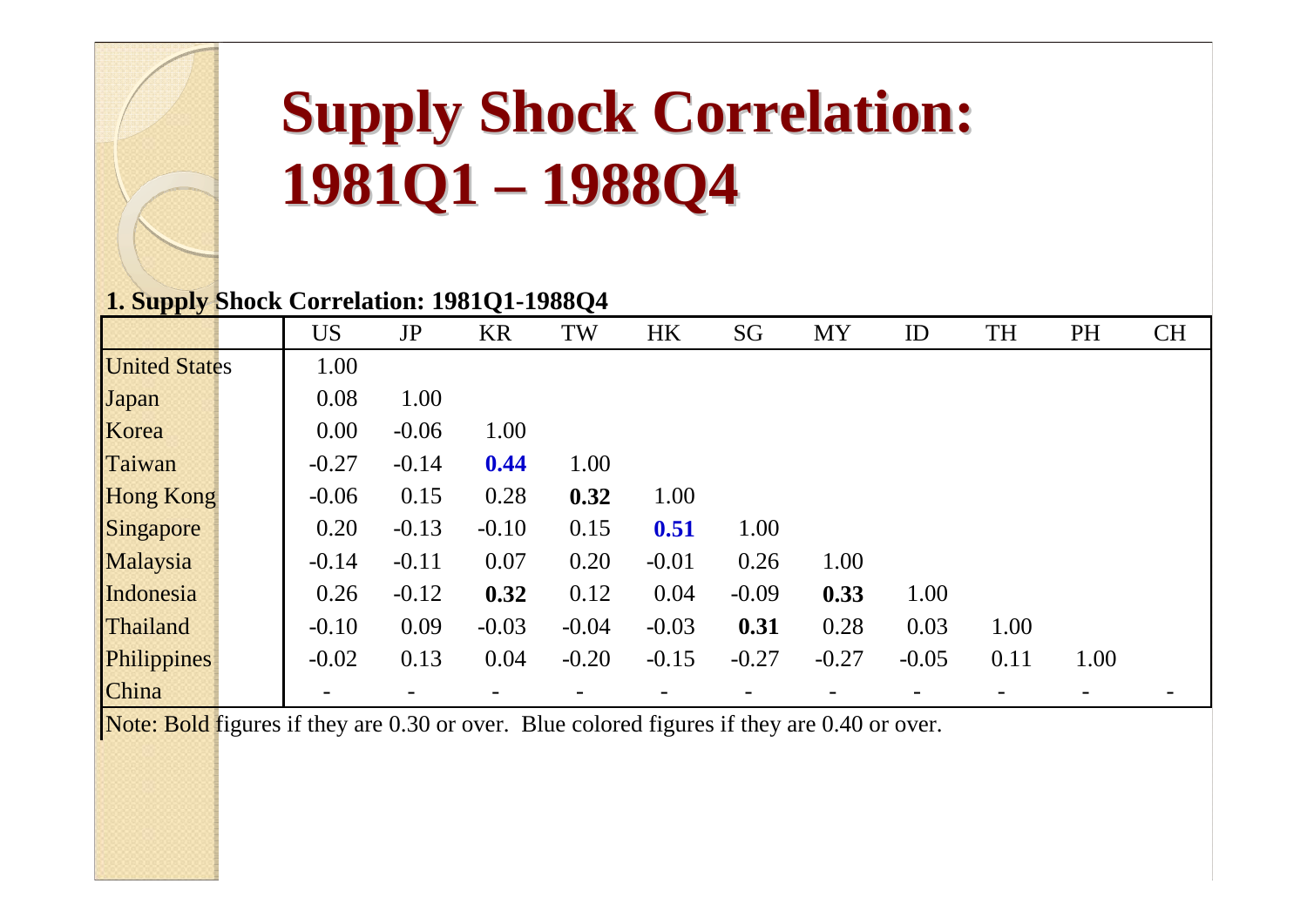#### **Supply Shock Correlation: Supply Shock Correlation: 1989Q1 1996Q4**

#### **2. Supply Shock Correlation: 1989Q1-1996Q4**

|                      | <b>US</b> | JP      | <b>KR</b> | TW      | <b>HK</b> | SG      | <b>MY</b> | ID   | TH      | <b>PH</b> | <b>CH</b> |
|----------------------|-----------|---------|-----------|---------|-----------|---------|-----------|------|---------|-----------|-----------|
| <b>United States</b> | 1.00      |         |           |         |           |         |           |      |         |           |           |
| Japan                | $-0.17$   | 1.00    |           |         |           |         |           |      |         |           |           |
| Korea                | 0.11      | 0.15    | 1.00      |         |           |         |           |      |         |           |           |
| Taiwan               | $-0.27$   | $-0.20$ | 0.04      | 1.00    |           |         |           |      |         |           |           |
| <b>Hong Kong</b>     | 0.25      | $-0.21$ | $-0.05$   | $-0.44$ | 1.00      |         |           |      |         |           |           |
| Singapore            | 0.02      | $-0.31$ | 0.13      | $-0.03$ | $-0.17$   | 1.00    |           |      |         |           |           |
| Malaysia             | $-0.18$   | $-0.05$ | 0.28      | 0.09    | $-0.14$   | 0.10    | 1.00      |      |         |           |           |
| Indonesia            | 0.10      | $-0.07$ | $-0.17$   | 0.08    | $-0.23$   | 0.03    | $-0.18$   | 1.00 |         |           |           |
| Thailand             | $-0.22$   | 0.02    | $-0.06$   | 0.16    | $-0.09$   | $-0.08$ | $-0.04$   | 0.07 | 1.00    |           |           |
| Philippines          | 0.31      | 0.27    | 0.07      | 0.01    | $-0.20$   | 0.14    | 0.13      | 0.12 | $-0.04$ | 1.00      |           |
| <b>China</b>         | $-0.13$   | $-0.20$ | $-0.27$   | 0.24    | $-0.11$   | 0.08    | $-0.11$   | 0.32 | 0.02    | $-0.39$   | 1.00      |

Note: Bold figures if they are 0.30 or over. Blue colored figures if they are 0.40 or over.